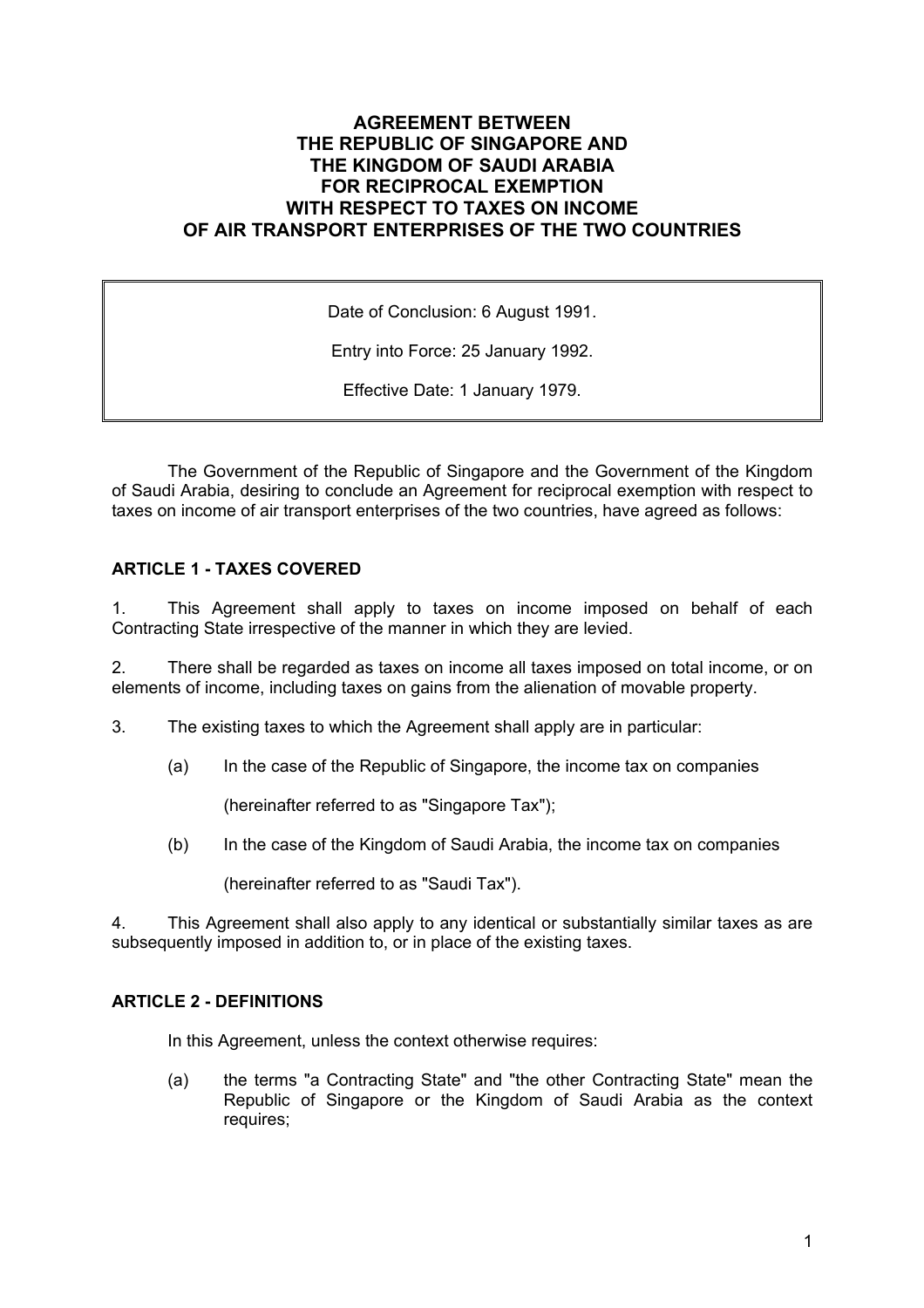- (b) the terms "air transport enterprise of a Contracting State" and the "air transport enterprise of the other Contracting State" mean respectively an enterprise carried on by a resident of a Contracting State and an enterprise carried on by a resident of the other Contracting State namely Singapore Airlines Limited and Saudi Arabian Airlines Corporation as the context requires;
- (c) the term "exercise of air transport" means the operational activity of transportation by air of persons, livestock, goods and mail conducted by an air transport enterprise of a Contracting State including sale of tickets and similar airline documents used for the purpose of transportation;
- (d) the term "international traffic" means any transport by aircraft operated by an air transport enterprise of a Contracting State, except when such transport is made solely between places in the other Contracting State;
- (e) the term "competent authority" means:
	- (i) in the case of the Republic of Singapore, the Minister for Finance or his authorised representative;
	- (ii) in the case of the Kingdom of Saudi Arabia, the Ministry of Finance and National Economy;
- (f) the term "resident of a Contracting State" means any person, who under the law of that State, is liable to taxation therein by reason of his domicile, residence, place of control and management or any other criterion of a similar nature;
- (g) the term "person" includes an individual, a corporation, a company or any other body of persons.

### **ARTICLE 3 - AIR TRANSPORT**

1. Income and profits derived by an air transport enterprise of a Contracting State from the exercise of air transport in international traffic shall be exempted from tax in the other Contracting State.

2. The provisions of paragraph 1 shall also apply to income and profits derived by an air transport enterprise of a Contracting State from its participation in a pool or a joint business.

3. For the purpose of this Article, profits derived by an enterprise of a Contracting State, from the exercise of air transport in international traffic also include income derived from training schemes, management and other services rendered by an air transport enterprise of a Contracting State to the air transport enterprise of the other Contracting State.

# **ARTICLE 4 - MUTUAL AGREEMENT PROCEDURE**

Consultation may be requested at any time by either Contracting State for the purpose of amendment to the present Agreement or for its application or its interpretation. Such consultation shall begin within 60 days from the date of receipt of any such request and decisions shall be by mutual consent.